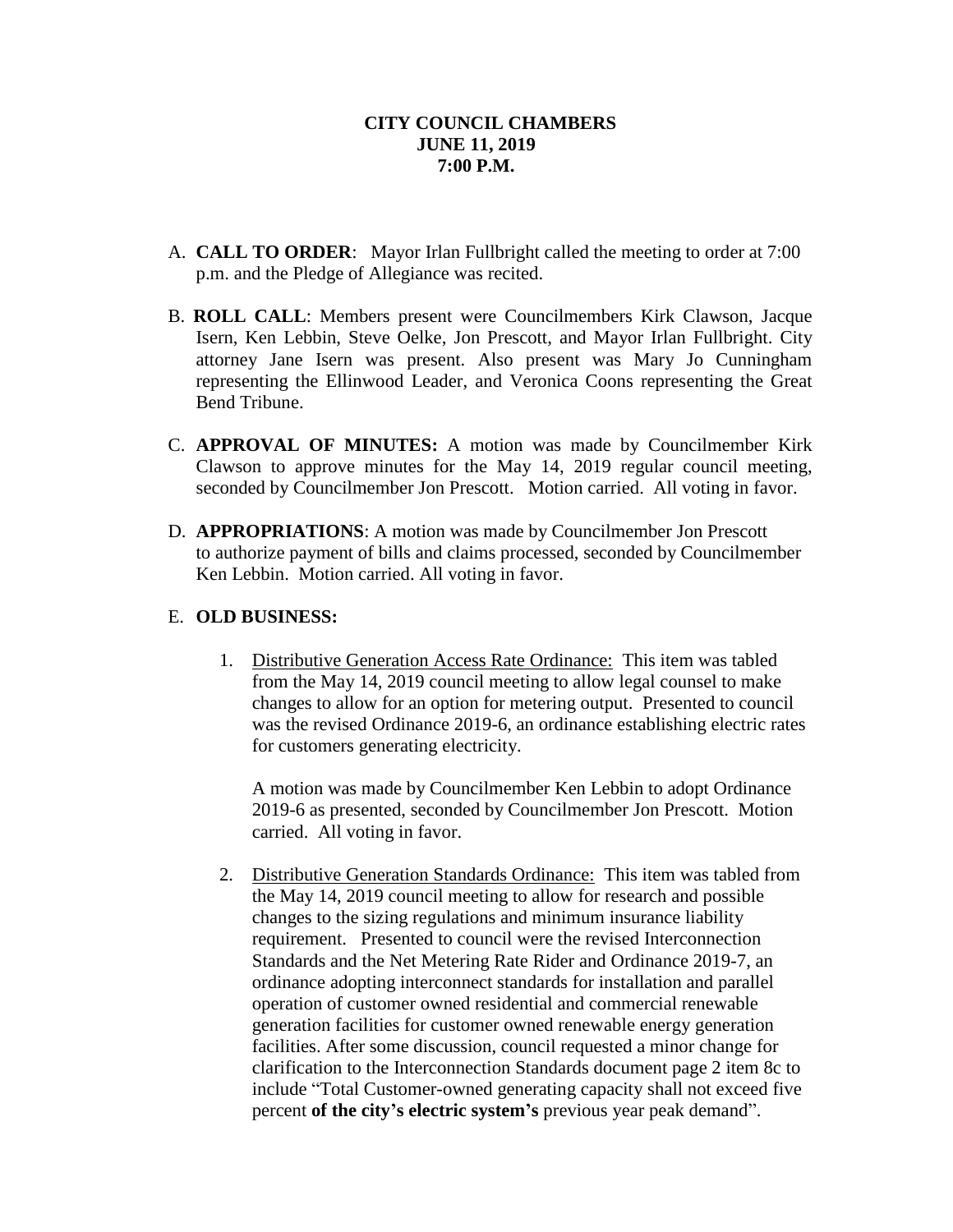A motion was made by Councilmember Jon Prescott to adopt Ordinance 2019-7 with changes noted above, seconded by Councilmember Jacque Isern. Motion carried. All voting in favor.

F. **VISITORS:** Chance Bailey, Brittney Bailey, Kevin Clair, Jon Perron, Richard Doll, Chad Steffan, Bryce Steffan, Rob Dove, Terry Nech, Joe Schulte, Judy Hayes, Jonya Dusing, John Sturn

### G. **NEW BUSINESS**:

1. Wetlands Update and Request: Terry Nech, a representative of the Wetlands Center located at Cheyenne Bottoms was present to give an update on activities at the facility. Mr. Nech explained the Wetlands  $\&$ Wildlife National Scenic Byway (WWNSB) project began over 15 years ago and the initial establishment was funded through grants, however it has become evident additional funds are needed for infrastructure improvement, interpretive sign replacement, marketing and events. They are requesting council to consider an annual contribution to the project in the amount of \$500.

A motion was made by Councilmember Jon Prescott to approve a \$500 contribution to the Byway project for signage, seconded by Councilmember Jacque Isern. Motion carried. All voting in favor.

- 2. AHF Update: Staff provided council with an update of AHF events. A dog show has been added to the list of events and will be held Friday night at Wolf Park. The cornhole tournament will be held inside the beer garden as well as a mechanical bull. Staff also explained that a VIP area will be designated west of the stage for the Saturday night dance.
- 3. Kansas Sidewinders Cereal Malt Beverage Application: At the May meeting, an application from the Kansas Sidewinders for a cereal malt beverage application was approved, however since that time, several of the board members who were listed on that application have resigned from the board. Since there are new board members in place, a new application was completed and background checks have been done on the new members. Presented to council was the new application for a cereal malt beverage license submitted by the Kansas Sidewinders MC for operation of a beverage tent at the After Harvest Festival beginning Thursday, July 18, 2019 at 4:00 p.m. through midnight on Saturday, July 20, 2019. Also presented to council was an agreement between the Sidewinders and the City for insurance coverage for the mechanical bull and a clause stating that all members serving CMB at the beer tent are legally capable to do so.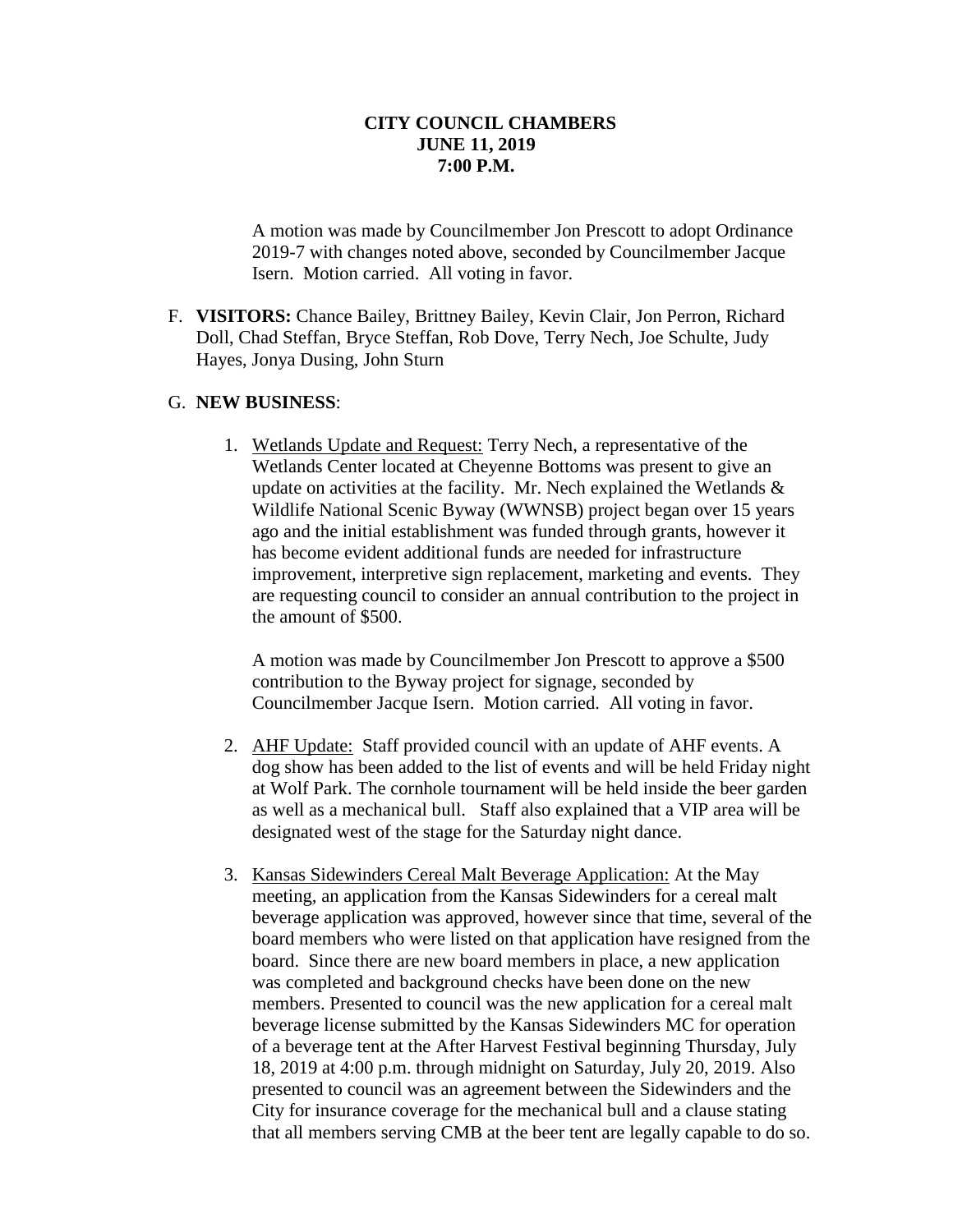A motion was made by Councilmember Jon Prescott to approve the cereal malt beverage application for operation of a beverage tent by the Kansas Sidewinders MC at the After Harvest Festival for Thursday July 18, 2019 beginning at 4:00 p.m. through midnight on Saturday, July 20, 2019 for the licensed premise as outlined in Ordinance 2019-5 and to approve the agreement as presented above. Motion seconded by Councilmember Steve Oelke. Motion carried. All voting in favor.

4. Discussion of Zoning Ordinance: Staff explained the Planning Commission has met twice in the past several weeks and would request council to consider three changes to the proposed zoning ordinance. Planning Commission members, Richard Doll, Rob Dove and Chad Steffan were present at the meeting to address any concerns of the council.

Rooming House is defined as a building or portion thereof other than a hotel, motel or bed and breakfast establishment where lodging of three (3) or more persons is provided for compensation. Currently, rooming houses are only allowed in a R-3 district. The Planning Commission is suggesting changing the ordinance to place a Rooming House under uses allowed in a R-1 district only after obtaining a conditional use permit in addition to allowing them in a R-3 district. A motion was made by Councilmember Ken Lebbin to approve the addition of Rooming House in a R-1 district, only after obtaining a conditional use permit, seconded by Councilmember Steve Oelke. Motion carried. All voting in favor.

The Planning Commission requests council to consider increasing the height restrictions of Accessory Buildings. This would include an increase in the maximum peak height from 15 ft to 17 ft and increase the allowable sidewall height from 10 ft to 12ft. Councilmember Ken Lebbin expressed concern regarding the proposed height increase and the fact that it wouldn't allow neighboring property owners the opportunity to voice their concerns about the size of an accessory building in their neighborhood. After some discussion, a motion was made by Councilmember Kirk Clawson to approve the increased maximum peak height from 15 ft to 17 ft and the sidewall height from 10 ft to 12 ft, seconded by Councilmember Jon Prescott. Motion carried. Councilmembers Kirk Clawson, Jacque Isern, Steve Oelke and Jon Prescott voting aye, Councilmember Ken Lebbin voting nay.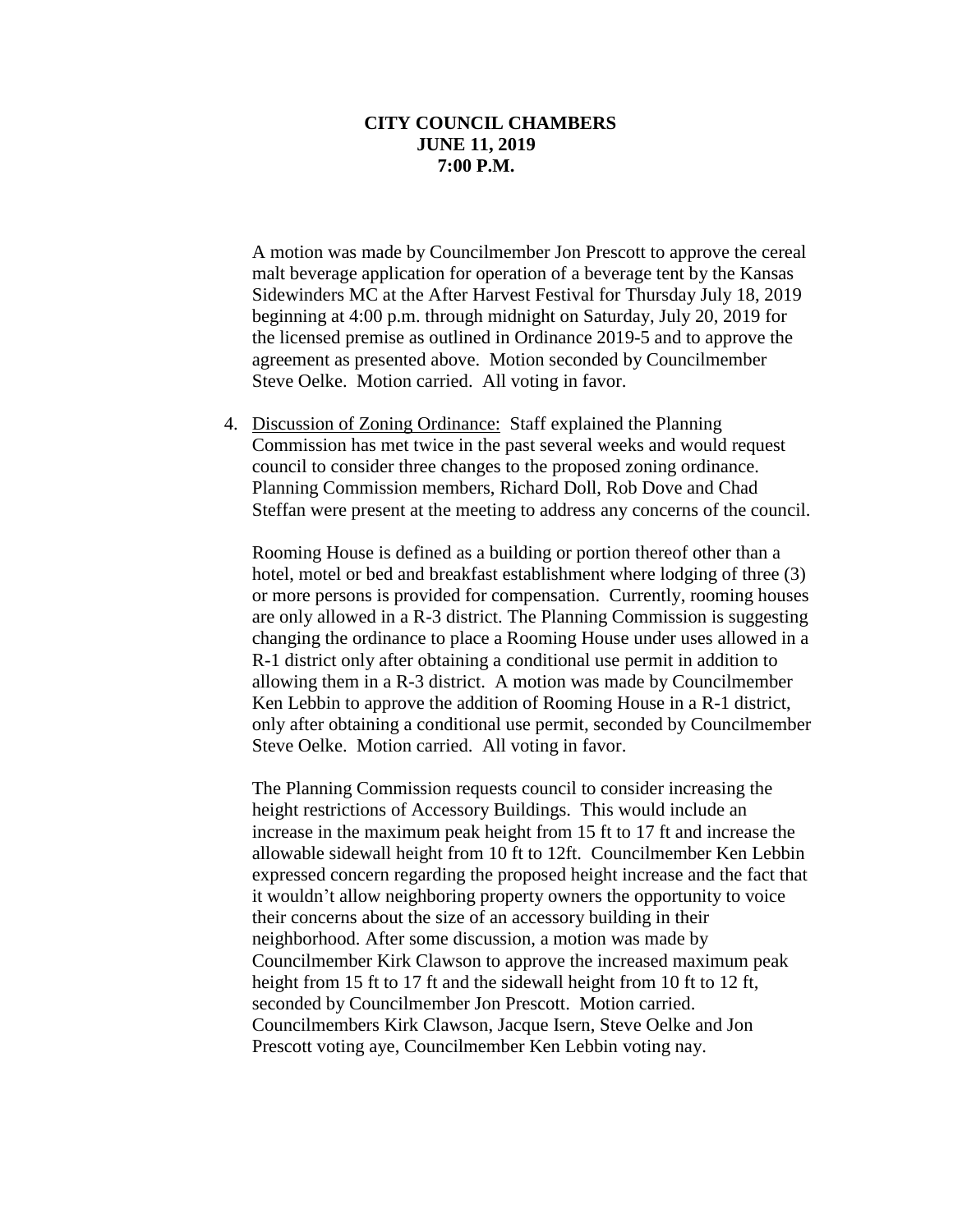The Planning Commission requests council to consider removing chain link styles of fences from being allowed in front yards. After some discussion, a motion was made by Councilmember Jon Prescott to approve the removal of chain link style fences from being allowed in front yards, seconded by Councilmember Steve Oelke. Motion carried. All voting in favor.

- 5. Appointment to the Planning Commission: At the September, 2018, council meeting council approved several new individuals to the Planning Commission to fill several vacancies. The Planning Commission consists of a seven-member board and with the new appointments there was still one vacancy. Mayor Irlan Fullbright recommended the appointment of Carl Isern to fill the remaining vacancy. A motion was made by Councilmember Kirk Clawson to approve the appointment of Carl Isern to the Planning Commission, seconded by Councilmember Jacque Isern. Motion carried. All voting in favor.
- 6. KMGA Board of Directors Appointment: The City is entitled to appoint a director to the Board of the Kansas Municipal Gas Agency. Chris Komarek is listed as the current director for the term ending August 31, 2019. Jim McMullen is listed as the alternate director on a permanent term.

A motion was made by Councilmember Ken Lebbin to appoint Chris Komarek as director to the board of the Kansas Municipal Gas Agency for a 2-year term, beginning September 1, 2019, seconded by Councilmember Kirk Clawson. Motion carried. All voting in favor.

7. Executive Session for Discussion of Property Acquisition: An executive session is requested for preliminary discussion of the acquisition of real property relating to the flood control project. A motion was made by Councilmember Ken Lebbin to recess into executive session for the purpose of preliminary discussion of the acquisition of real property relating to the flood control project. Executive session will be for thirty (30) minutes beginning at 8:25 p.m. and council will reconvene in the council chambers at 8:55 p.m. Persons to remain in executive session are the governing body, city administrator and city attorney, seconded by Councilmember Jon Prescott. Motion carried. All voting in favor. The governing body recessed into executive session at 8:25 p.m.